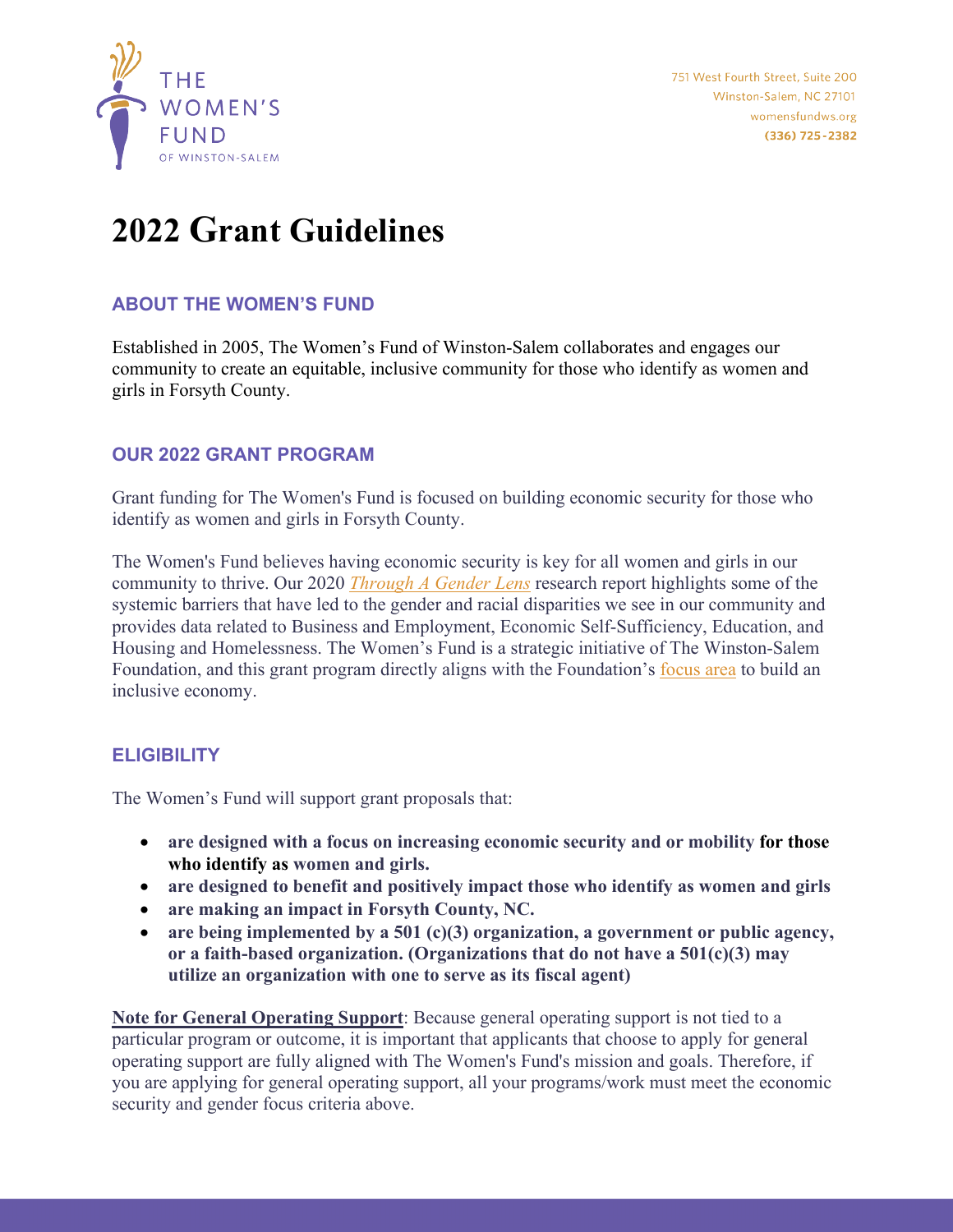

751 West Fourth Street, Suite 200 Winston-Salem, NC 27101 womensfundws.org (336) 725-2382

## **PRIORITIES**

While grant decisions are ultimately made by The Women's Fund's membership, applicants that meet one or more of the following criteria will receive priority during the review process:

- **Organizations with annual revenue of \$250,000 and under**
- **Organizations led by women of color and focused on working with women and/or girls of color \***
- **Organizations that actively engage women and/or girls with lived experience in the design and/or implementation of the proposed program or work**
- **Program or work designed with a gender focus\*\***

**\*Note on led by women of color:** The Women's Fund defines led by women of color as organizations with more than 50% of the organization's decision-makers identifying as women of color. This can include executive leadership, board, program managers, etc.

**\*\*Note for gender focus:** The Women's Fund defines an organization or a project that has a gender focus as one that goes beyond the number or percentage of women/girls served. A gender focus entails considering the unique and varied experiences of those who identify as women and girls during the design and/or implementation of the proposed program or work.

## **FUNDING GUIDELINES**

Below are examples of the types of grants The Women's Fund **will not support**:

- Programs or organizations that discriminate on the basis of ethnicity, race, color, creed, religion, national origin, gender, age, disability, marital status, sexual orientation, gender identity, or veteran's status.
- Programs that proselytize or promote any particular religion or sect or deny services to potential beneficiaries based upon religious beliefs.
- Individuals, including direct scholarships.
- Capital campaigns, annual campaigns or fundraising events, endowment campaigns, or retirement of debt.
- Biomedical research.
- Political campaigns or other partisan political activity.

## **ADDITIONAL INFORMATION**

#### **The Grants Process**

Grant applicants who meet the eligibility requirements will be invited to discuss their requests in greater detail with staff and Women's Fund volunteers in August to help the Grants Committee determine which proposals are presented to the Women's Fund membership for its voting process. Proposals that meet one or more of the priorities above will be more likely to move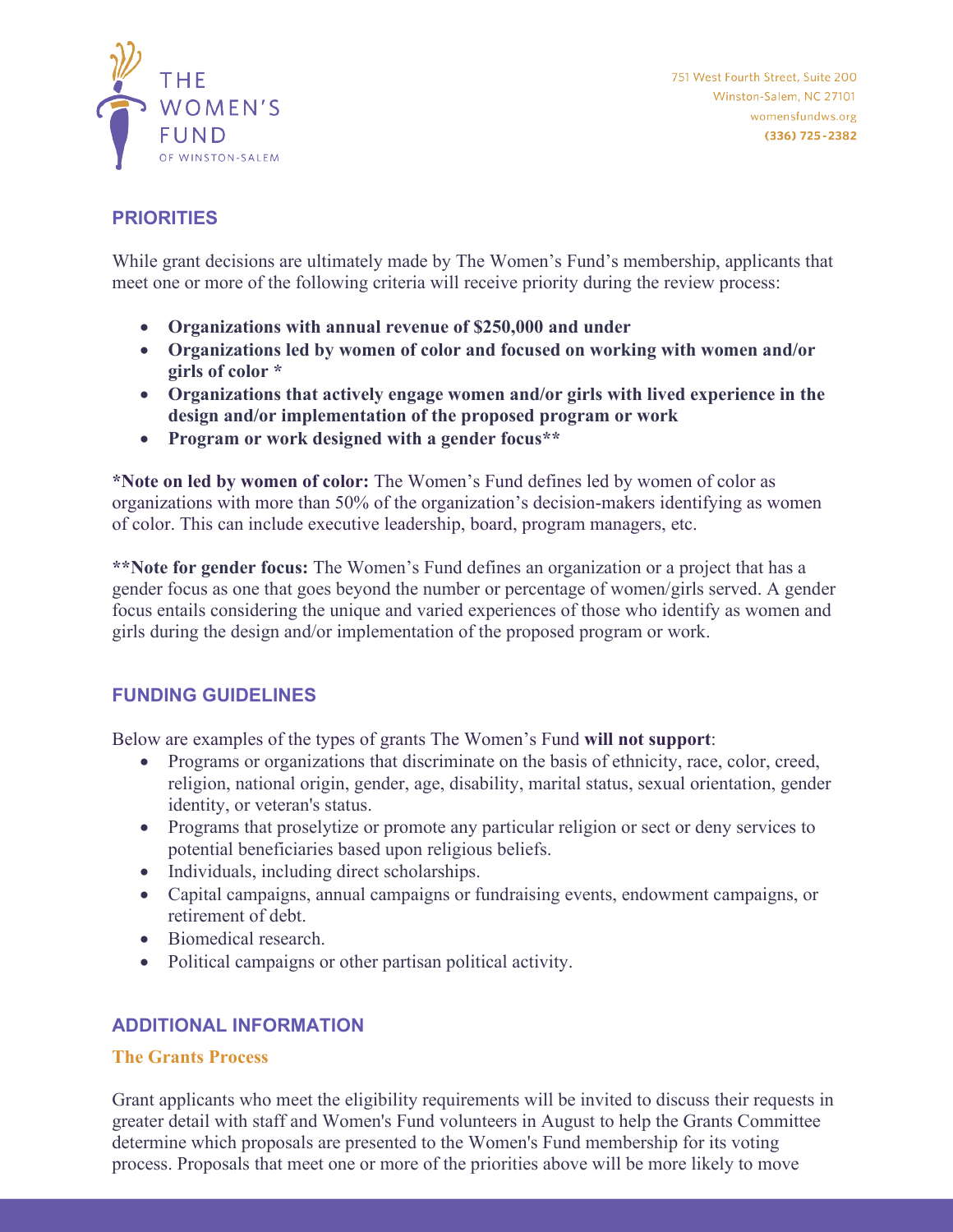

forward for member voting; grant decisions are ultimately made by The Women's Fund membership. Those selected by the membership to receive grants will be announced at the Women's Fund's annual luncheon in the fall.

#### **Funding Available**

Organizations can submit one application for a **maximum of \$15,000**. The total amount of grant funding available each year is determined by membership fees and other contributions received by the end of our fiscal year, which is June 30. Historically we have granted more than \$100,000 annually. Because the size of the grants will vary, it is hard to determine how many organizations will receive funding each year, although we typically have funded six or more grants per year.

#### **Repeat Grants**

Organizations requesting support for previously funded programs may reapply for the same program, provided that the project/program meets the current guidelines. Funding for the same project/program cannot exceed three times.

Because of the COVID-19 pandemic, we are continuing to temporarily suspend the requirement that organizations must step down their request amount for previously-funded programs. If support is requested again, the amount can be a maximum of the same amount previously awarded. However, The Women's Fund cannot guarantee that agencies will receive repeat funding.

#### **APPLICATION TIMELINE**

| Application form available online                                      |
|------------------------------------------------------------------------|
| Application deadline                                                   |
| Eligibility status and site visits confirmed                           |
| Site visits (applicant to schedule when completing<br>the application) |
| Agencies notified if they advance to member<br>voting                  |
| Member voting period                                                   |
| Notification of funding decisions                                      |
| Grants award announced at the Fund's luncheon                          |
| Grant start date                                                       |
|                                                                        |